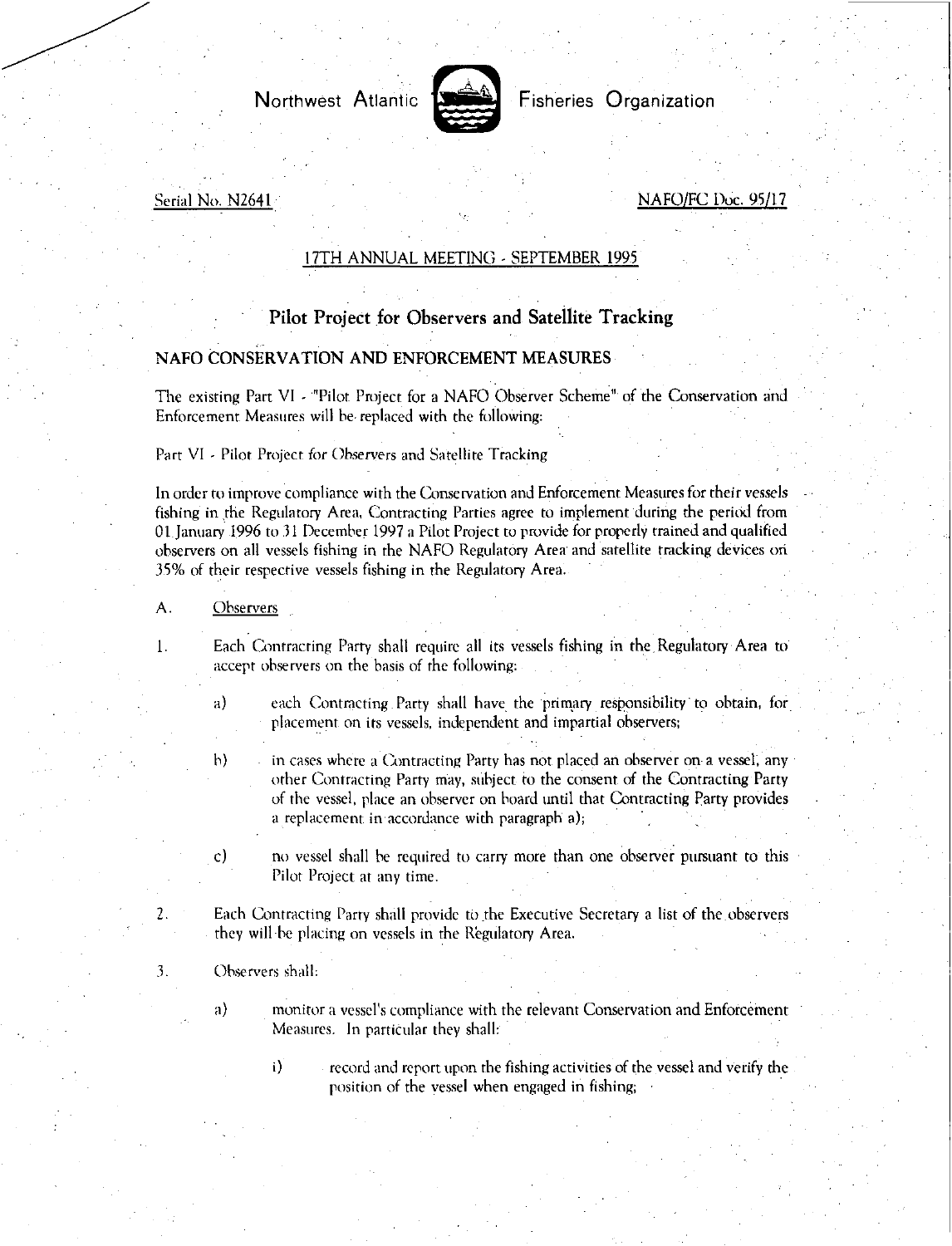- $\mathbf{ii}$ observe and estimate catches with a view to identifying catch composition and monitoring discards, by-catches and the taking of undersized fish;
- iii) record the gear type, mesh size and attachments employed by the master;
- iv) verify entries made to the logbooks (species composition and quantities, round and processed weight and hail reports).
- b) collect catch and effort data on a set-by-set basis. This data shall include location (latitude/longitude), depth, time of net on the bottom, catch composition and discards;
- c) carry out such scientific work (for example, collecting samples) as requested by the Fisheries Commission based on the advice of the Scientific Council;
- d) within 30 days following completion of an assignment on a vessel, provide a report to the Contracting Party of the vessel and to the Executive Secretary, who shall make the report, available to any Contracting Party that requests it. Copies of reports sent to other Contracting Parties shall not include location of catch in latitude and longitude as required under  $3$  b), but will include daily totals of catch by species and division.
- 4. In the case where an observer is deployed on a vessel equipped with devices for satellitebased automatic remote position recording facilities, the observer shall monitor the functioning of, and report upon any interference with, the satellite system. In order to better distinguish fishing operations from steaming and to contribute to an a posteriori calibration of the signals registered by the receiving station, the observer shall maintain detailed reports on the daily activity of the vessel.
- 5. When an apparent infringement of the Conservation and Enforcement Measures is identified by an observer, the observer shall, within 24 hours, report it to a NAFO inspection vessel using an established code, which shall report it to the Executive Secretary.
- 6. Contracting Parties shall take all necessary measures to ensure that observers are able to carry out their duties. Subject to any other arrangements between the relevant Contracting Parties, the salary of an observer shall be covered by the sending Contracting Party.
- 7. The vessel on which an observer is placed shall provide suitable food and lodging during the observer's deployment. Vessel masters shall ensure that all necessary cooperation is extended to observers in order for them to carry out their duties.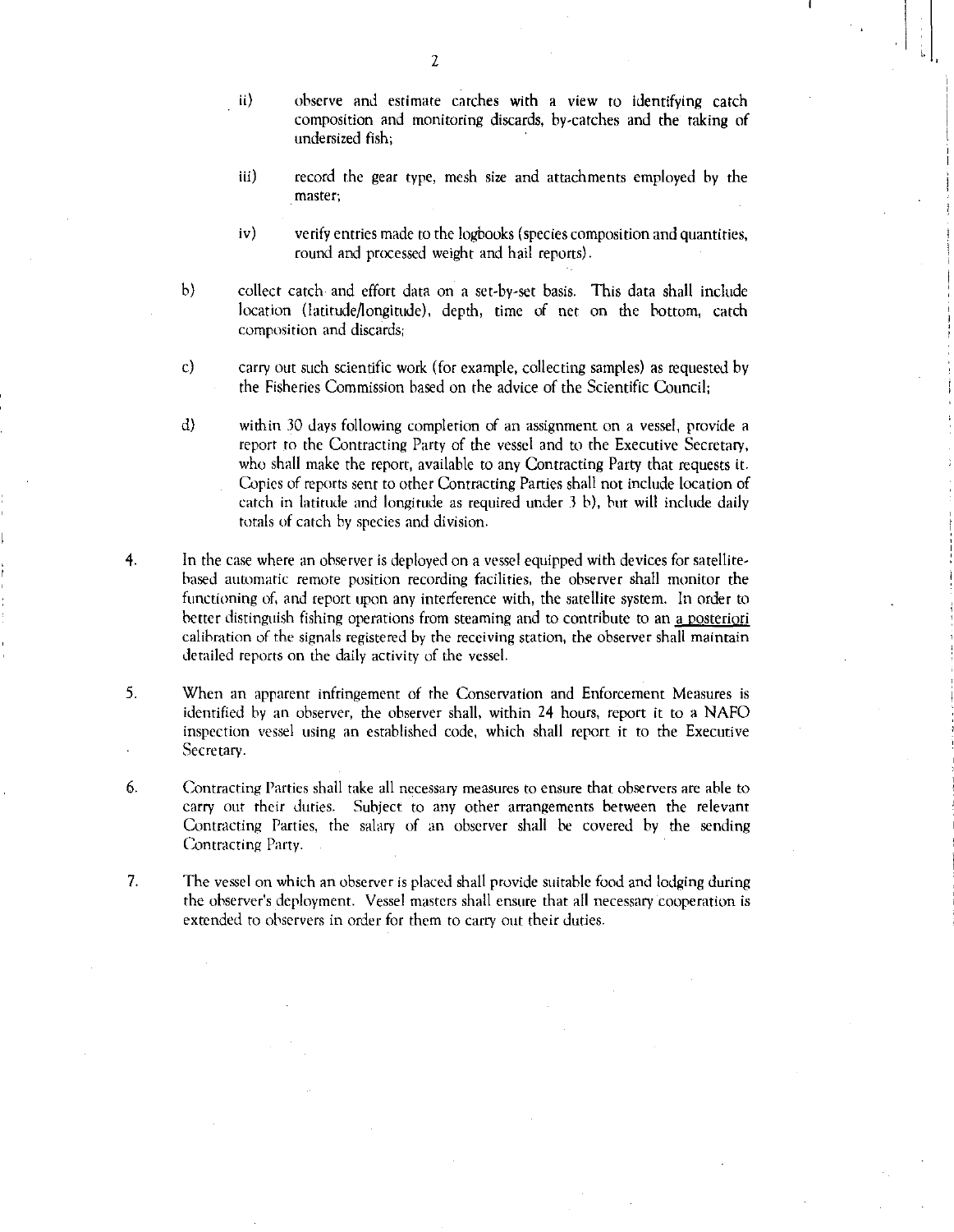B. Satellite Tracking

1.

- Each Contracting Party whose vessels fish, or plan to fish, a minimum of 300 days per year in the Regulatory Area, shall:
- a) require 35% of its vessels fishing in the Regulatory Area to be equipped with an autonomous system able to transmit automatically satellite signals to a landbased receiving station permitting a continuous tracking of the position of the vessel by the Contracting Parry of the vessel;
- h) endeavour to test several systems of satellite tracking;
- c) install at least one receiving station associated with their satellite tracking system;
- d) transmit to the Executive Secretary, on a real time basis, messages of movement between NAFO divisions (as per the requirements of the Hail System outlined in Part Ill. E of these Measures) for its vessels equipped with satellite devices. The Executive Secretary shall, in turn, transmit such information to Contracting Parties with an inspection vessel or aircraft in the Convention Area;
- e) cooperate with other Contracting Parties which have a NAFO inspection vessel or aircraft in the Convention Area,in order to exchange information on a realtime basis on the geographical distribution of fishing vessels equipped with satellite devices and, on specific request, information related to the identification of a vessel.
- 2. Subject to any other arrangements between Contracting Parties, each Contracting Party shall pay all costs associated with the satellite tracking system.
- C. Analysis
- 1. Each Contracting Parry shall prepare a report on the results of the Pilot Project from the perspective of efficiency and effectiveness, including:
	- a) overall effectiveness of the Project in improving compliance with the Conservation and Enforcement Measures;
	- h) the effectiveness of the different components of the Project;
	- c) costs associated with observers and satellite tracking;
	- d) a summary of observers' reports, specifying type and number of observed infractions and important events;
	- e) estimations of fishing effort from observers as compared to initial estimation by satellite monitoring;
	- f) analysis of the efficiency in terms of cost/benefit, the latter being expressed in terms of compliance with the Conservation and Enforcement Measures and volume of data received for fisheries management.